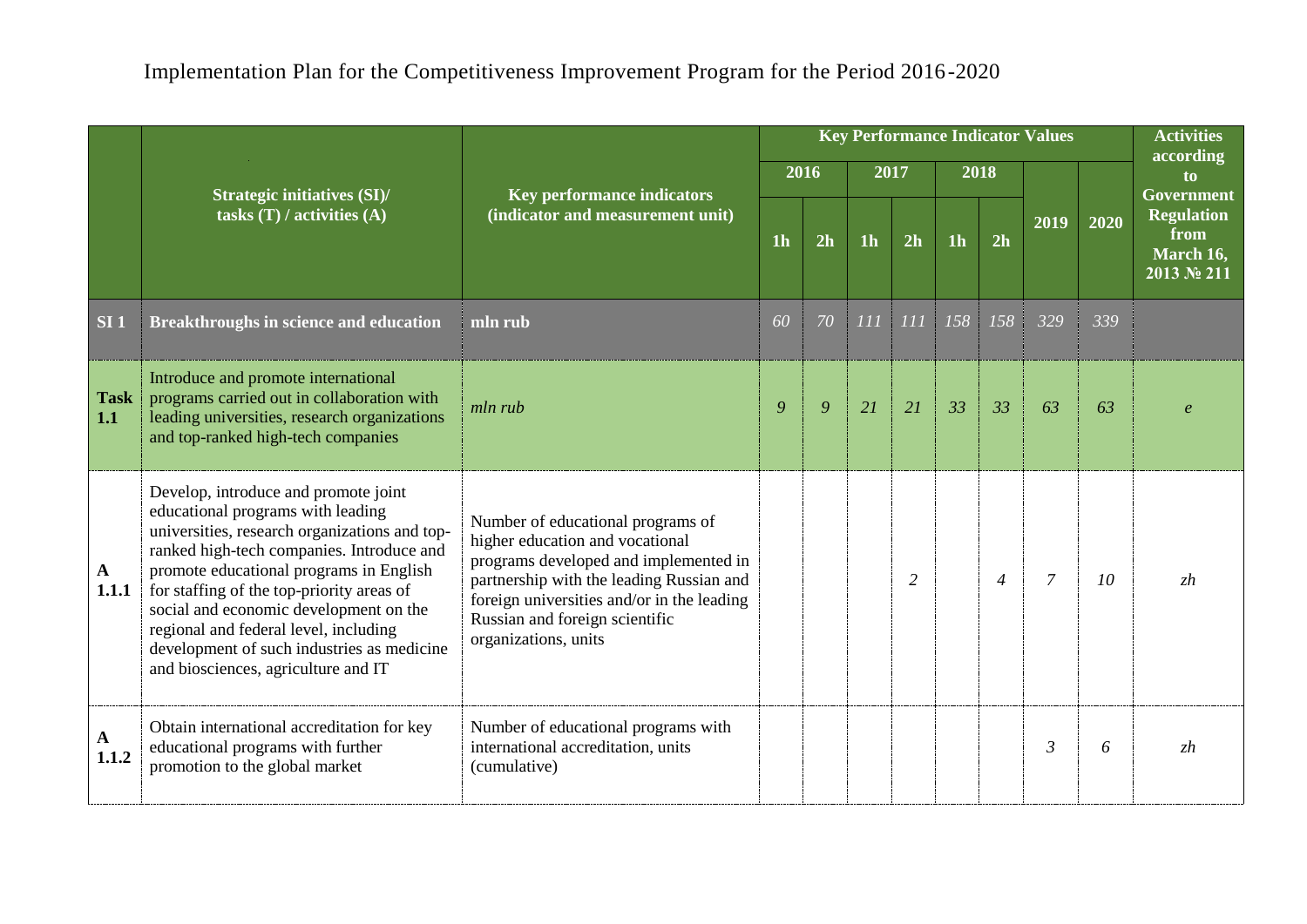| <b>Task</b><br>1.2    | Arrange work and perform scientific<br>research in leading Russian and<br>international laboratories, as well as ensure<br>partnerships with leading international<br>organizations and institutions of the<br><b>Russian Academy of Sciences</b> | mln rub                                                                                                                                                                                                                                                                                   | 9  | $\overline{Q}$ | 19 | 19       | 28 | 28            | 52  | 52             | $\overline{Z}$ |
|-----------------------|---------------------------------------------------------------------------------------------------------------------------------------------------------------------------------------------------------------------------------------------------|-------------------------------------------------------------------------------------------------------------------------------------------------------------------------------------------------------------------------------------------------------------------------------------------|----|----------------|----|----------|----|---------------|-----|----------------|----------------|
| $\mathbf{A}$<br>1.2.1 | Perform research together with world<br>leading academics, in particular by means<br>of attracting academics for work in<br>collaboration with academic staff of SUSU<br>and partner organizations                                                | Number of research projects involving<br>the leading foreign and Russian<br>scientists and/or in cooperation with<br>leading Russian and foreign scientific<br>organizations at the University basis,<br>including the ability to create structural<br>divisions of the University, units |    | 5              |    | 10       |    | 15            | 20  | 25             | $\overline{Z}$ |
| $\mathbf A$<br>1.2.2  | Organize joint researches in collaboration<br>with leading international organizations,<br>institutions of the Russian Academy of<br>Sciences, especially through establishment<br>of consortia and joint and mirror<br>laboratories              | Number of University's academic<br>mobility programs for both, its faculty<br>and faculty of external organizations,<br>units                                                                                                                                                             |    |                |    |          |    |               |     |                | Z.             |
| <b>Task</b><br>1.3    | Ensure development of applied market-<br>oriented scientific research and<br>development                                                                                                                                                          | mln rub                                                                                                                                                                                                                                                                                   | 26 | 36             | 43 | 43       | 61 | 61            | 132 | 142            | $\overline{z}$ |
| A<br>1.3.1            | Implement a system for conducting a<br>market analysis of the needs of the applied<br>research and development market for<br>further initiation of research and<br>development projects and development of<br>cooperation with business community | Research and development costs per<br>academic, mln rub                                                                                                                                                                                                                                   |    | $\theta$       |    | $\theta$ |    | $\mathcal{I}$ | 1,2 | $\overline{2}$ | Z              |
| A<br>1.3.2            | Set up "one-stop shop" services for work<br>with the business community                                                                                                                                                                           | Number of research and development<br>projects in cooperation with Russian and<br>international high-tech companies on the<br>basis of the University, including the<br>ability to create structural divisions of<br>the University, units                                                |    | 50             |    | 75       |    | 100           | 125 | 150            | Z.             |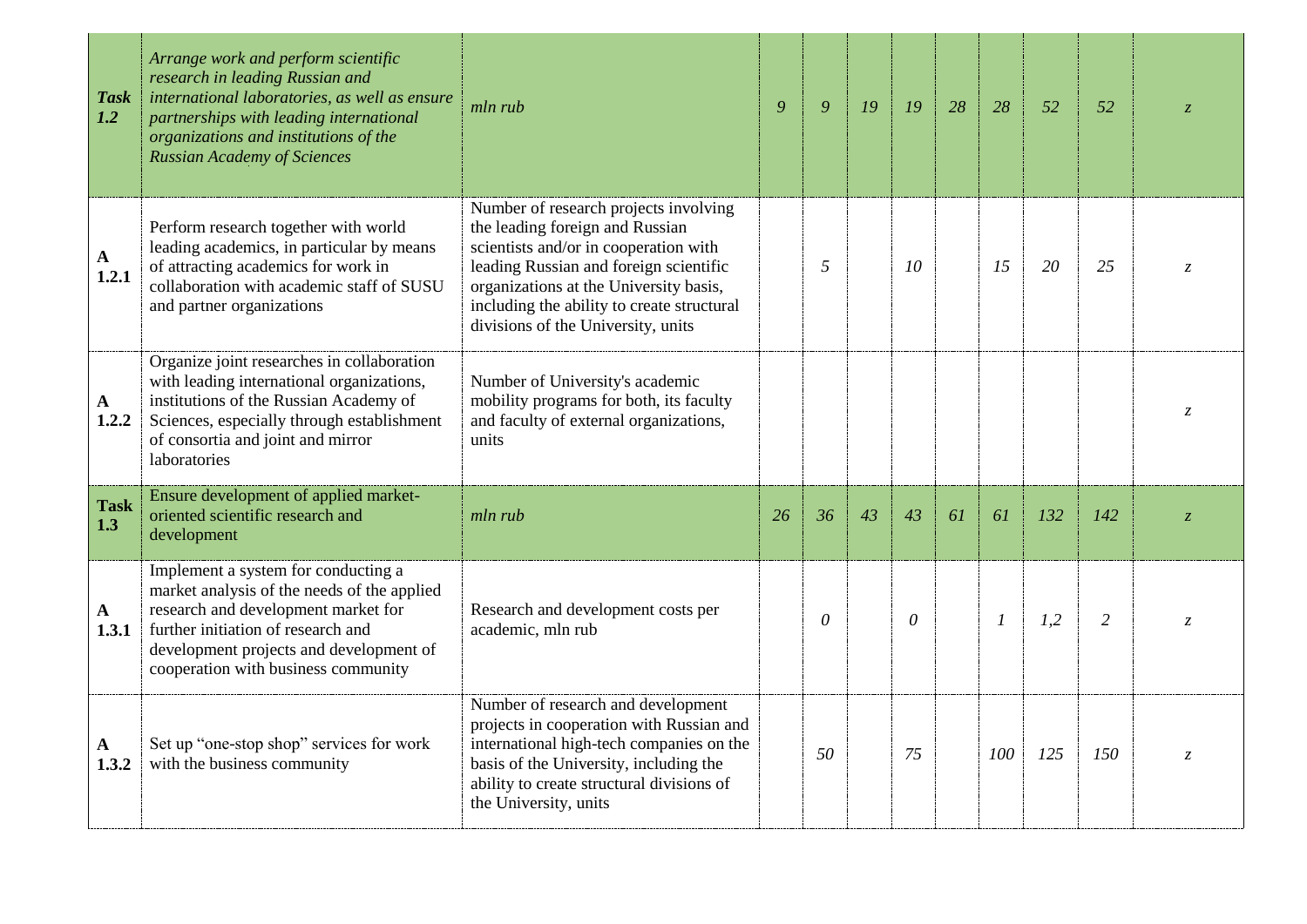| A<br>1.3.3            | Develop cooperation with the business<br>community to implement projects in<br>breakthrough areas on the regional, Russia-<br>wide and global levels                                       | Total value of business contracts, mln<br>rub                                                                                                       |    | 270              |     | 360            |     | 450              | 600            | 850            | Z                |
|-----------------------|--------------------------------------------------------------------------------------------------------------------------------------------------------------------------------------------|-----------------------------------------------------------------------------------------------------------------------------------------------------|----|------------------|-----|----------------|-----|------------------|----------------|----------------|------------------|
| <b>Task</b><br>1.4    | Ensure the establishment of new cross-<br>disciplinary scientific platforms and the<br>further development of existing ones                                                                | mln rub                                                                                                                                             | 16 | 16               | 28  | 28             | 36  | 36               | 82             | 82             | Z.               |
| $\mathbf{A}$<br>1.4.1 | With approval of the International Scientific<br>Council, organize temporary creative<br>groups via attraction of world leading<br>academics to perform advanced research                  | Share of foreign professors, lecturers<br>and researchers in the total number of<br>faculty, including Russians with foreign<br>Universities PhD, % |    | 1                |     | $\overline{c}$ |     | $\mathfrak{Z}$   | $\mathfrak{H}$ | 10             | $\mathcal{Z}$    |
| A<br>1.4.2            | With approval of the International Scientific<br>Council, develop infrastructure for scientific<br>and educational centers and laboratories via<br>attracting world leading academics      | Average citation in Scopus per 1 faculty<br>staff (during the last 5 years), units                                                                  |    | 1                |     | 1              |     | $\overline{c}$   | 5,2            | 12             | $\overline{z}$   |
| $\mathbf{A}$<br>1.4.3 | Set up a system for searching and<br>maintaining applications for international<br>grants, as well as for training SUSU<br>academics in preparing applications for<br>international grants | Total value of international grants<br>received by the SUSU academics, mln<br>rub (cumulative)                                                      |    | $\overline{2}$   |     | 10             |     | 30               | 40             | 50             |                  |
| SI <sub>2</sub>       | <b>Recruiting talented faculty</b>                                                                                                                                                         | mln rub                                                                                                                                             | 44 | 44               | 151 | 151            | 241 | 241              | 480            | 480            |                  |
| <b>Task</b><br>2.1    | Organize advanced training programs for<br>academic staff aimed at preparing them to<br>international work                                                                                 | mln rub                                                                                                                                             | 19 | 19               | 40  | 40             | 63  | 63               | 125            | 125            |                  |
| $\mathbf{A}$<br>2.1.1 | Implement best practices of university<br>language training from the 5-100 Program                                                                                                         | Number of young faculty staff who<br>certified IELTS, people (cumulative)                                                                           |    | 10               |     | 30             |     | 70               | 150            | 200            | $\mathcal{V}$    |
| $\mathbf{A}$<br>2.1.2 | Establish an Academic Writing Office for<br>development of publishing and professional<br>communication skills                                                                             | Number of publications in Scopus per 1<br>faculty staff (during the last 5 years),<br>units                                                         |    | $\boldsymbol{l}$ |     | 0,7            |     | $\boldsymbol{l}$ | 1,9            | $\mathfrak{Z}$ | $\mathcal V$     |
| <b>Task</b><br>2.2    | Implement an international recruitment<br>system                                                                                                                                           | mln rub                                                                                                                                             | 13 | 13               | 86  | 86             | 138 | 138              | 276            | 276            | $\boldsymbol{b}$ |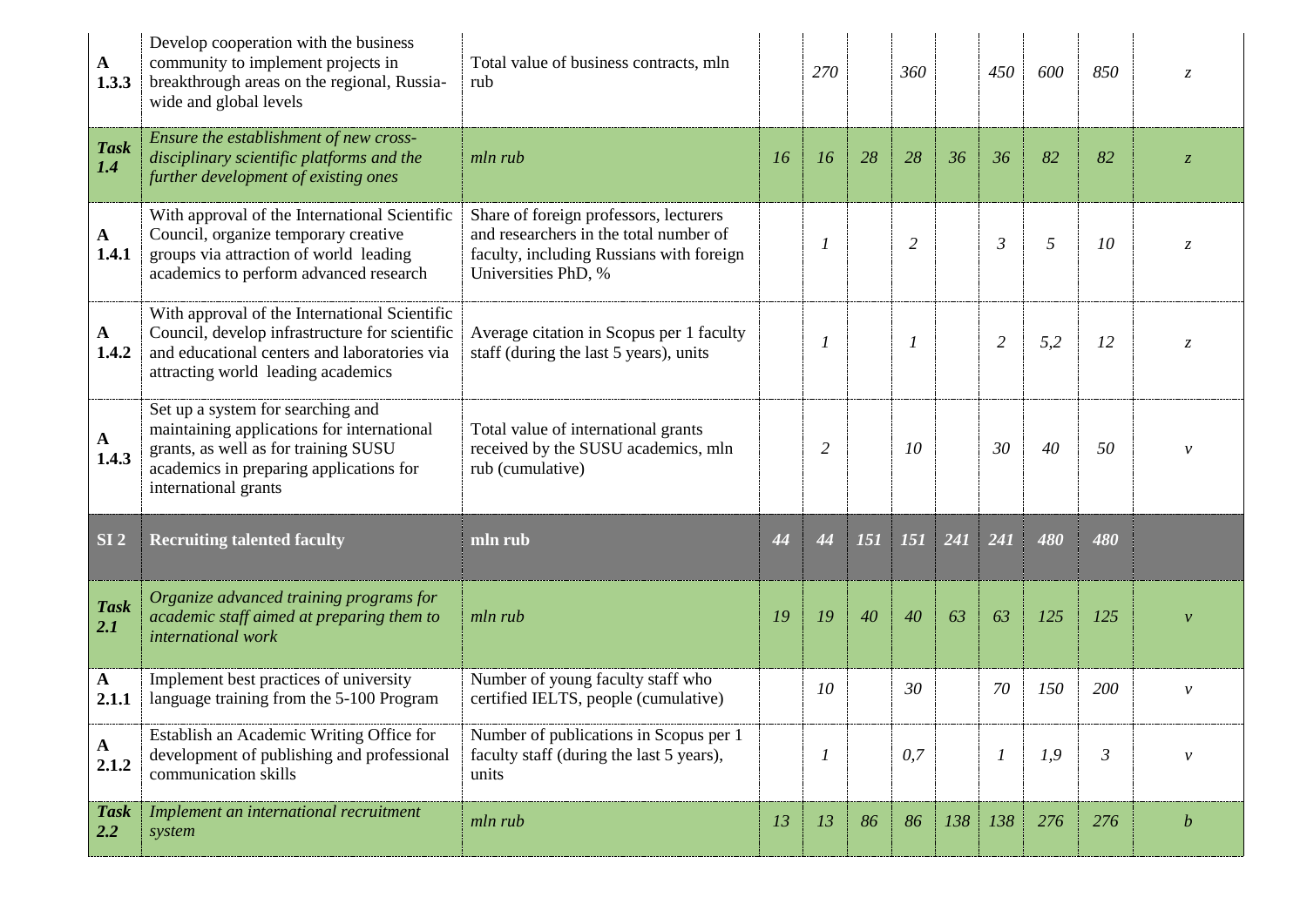| $\mathbf{A}$<br>2.2.1 | Create a University system for international<br>recruiting and hiring of junior academic<br>staff, especially through creating a system<br>of open international scientific contests and<br>grants | Share of young faculty staff, %                                                                                                                                                                                                                  |    |          |    |     |     |                |     |                | b                |
|-----------------------|----------------------------------------------------------------------------------------------------------------------------------------------------------------------------------------------------|--------------------------------------------------------------------------------------------------------------------------------------------------------------------------------------------------------------------------------------------------|----|----------|----|-----|-----|----------------|-----|----------------|------------------|
| $\mathbf{A}$<br>2.2.2 | Create a program motivating the board of<br>executives to recruit external academic<br>staff, including international                                                                              | Share of young faculty staff with<br>experience in leading Russian and<br>foreign universities and/or in the leading<br>Russian and foreign scientific<br>organizations in the total number of<br>young faculty staff, %                         |    | $\theta$ |    | 0,8 |     | $\overline{2}$ | 2,2 | $\mathfrak{Z}$ | $\overline{z}$   |
| <b>Task</b><br>2.3    | Ensure increased citation indices for the<br>University's faculty                                                                                                                                  | mln rub                                                                                                                                                                                                                                          | 13 | 13       | 25 | 25  | 40  | 40             | 79  | 79             | $\mathcal{V}$    |
| $\mathbf{A}$<br>2.3.1 | Ensure access to full-text databases and<br>informational resources                                                                                                                                | Number of unique users of databases<br>and informational resources, people                                                                                                                                                                       |    | 120      |    | 200 |     | 350            | 650 | 1000           | $\zeta$          |
| $\mathbf{A}$<br>2.3.2 | Improve the system for motivating<br>academic staff to publish articles in high-<br>impact academic journals                                                                                       | Number of publications in top-10% of<br>scientific magazines (SNIP), units<br>(cumulative)                                                                                                                                                       |    | 10       |    | 25  |     | 50             | 80  | 120            | $\overline{z}$   |
| $\mathbf{A}$<br>2.3.3 | Create a system for promoting the results of<br>scientific work, as well as motivating<br>academics to speak at top-rated conferences<br>and forums and recruiting foreign<br>collaborators        | Number of grants for participation in the<br>academic mobility program itemized by<br>types (individual, for research<br>groups//for participation in conferences,<br>for allocation during carrying-out of<br>scientific projects, etc.), units |    | 10       |    | 15  |     | 20             | 25  | 30             | $Z_{\cdot}$      |
| SI <sub>3</sub>       | <b>Recruiting talented prospective students</b>                                                                                                                                                    | mln rub                                                                                                                                                                                                                                          | 33 | 33       | 68 | 68  | 259 | 259            | 534 | 544            |                  |
| <b>Task</b><br>3.1    | Ensure the development of the academic<br>postgraduate model; implement a system of<br>measures for enrolment of alumni from<br>Russian and foreign universities for<br>postgraduate studies       | mln rub                                                                                                                                                                                                                                          | 10 | 10       | 21 | 21  | 33  | 33             | 67  | 67             | g                |
| $\mathbf{A}$<br>3.1.1 | Implement integrated Master's and<br>postgraduate academic study programs                                                                                                                          | Share of students of Master's programs<br>with bachelor diplomas of different from<br>SUSU higher educational institutions in                                                                                                                    |    | 25       |    | 27  |     | 29             | 32  | 35             | $\boldsymbol{g}$ |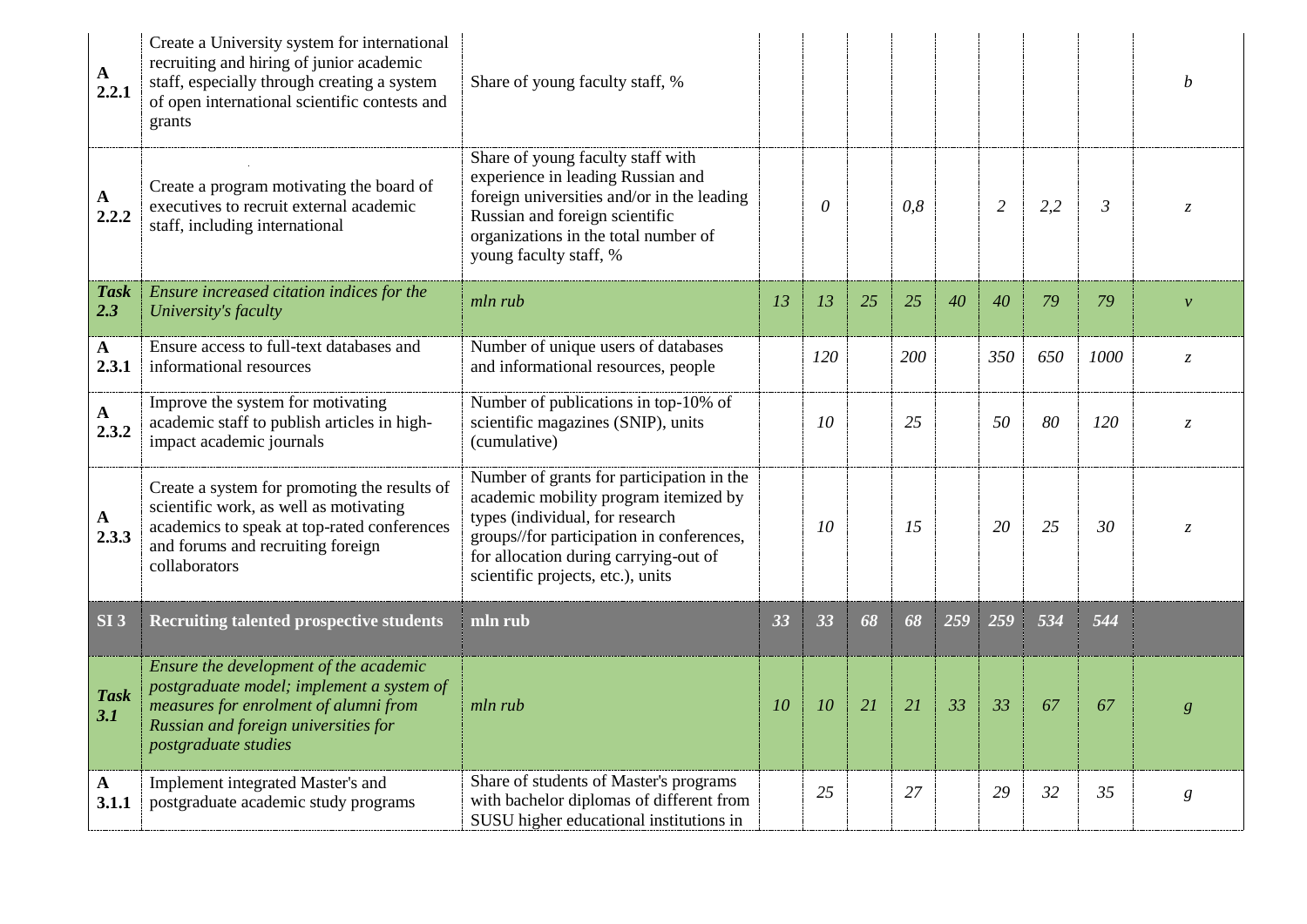|                       |                                                                                                                                                                                                                                     | the total number of faculty, %                                                                                                                                                                                                                    |    |                |    |                |    |     |     |     |                |
|-----------------------|-------------------------------------------------------------------------------------------------------------------------------------------------------------------------------------------------------------------------------------|---------------------------------------------------------------------------------------------------------------------------------------------------------------------------------------------------------------------------------------------------|----|----------------|----|----------------|----|-----|-----|-----|----------------|
| $\mathbf{A}$<br>3.1.2 | Create and implement a system of<br>recruitment of external applicants to the<br>postgraduate studies of the University,<br>including establishment of the department<br>engaged in recruiting Russian and foreign<br>postgraduates | Share of students of postgraduate<br>programs with diplomas of different<br>from SUSU higher educational<br>institutions in the total number of<br>faculty, %                                                                                     |    | 5              |    | $\overline{7}$ |    | 9   | 11  | 15  | g              |
| $\mathbf{A}$<br>3.1.3 | Introduce a system of grants for internships<br>at leading research organizations and<br>universities                                                                                                                               | Number of students of master and<br>postgraduate programs receiving grants<br>and other support for academic<br>achievements and/or participation in<br>scientific as well as socially important<br>projects, arranged by universities,<br>people |    | 700            |    | 725            |    | 750 | 775 | 800 | g              |
| $\mathbf{A}$<br>3.1.4 | Institutionalize dual postgraduate studies<br>programs, including a dual supervisory<br>model                                                                                                                                       | Share of postgraduate studies programs<br>by dual supervisory model, %                                                                                                                                                                            |    | $\overline{1}$ |    | $\overline{4}$ |    | 6   | 8   | 10  | g              |
| $\mathbf{A}$<br>3.1.5 | Develop and implement a set of measures<br>for enhancing of productivity of<br>postgraduate studies, specifically through<br>implementation of a system of participation<br>of postgraduates in funded research and<br>development  | Number of PhD awarded to the<br>graduates whose research supervisors<br>are Russian and leading foreign<br>academics of high publication activity<br>and performance, people                                                                      |    |                |    | 5              |    | 8   | 11  | 15  | g              |
| <b>Task</b><br>3.2    | Implement a system of grants to support<br>young academic staff and students, as well<br>as to ensure international academic<br>mobility                                                                                            | mln rub                                                                                                                                                                                                                                           | 11 | 11             | 23 | 23             | 36 | 36  | 72  | 72  | d              |
| $\mathbf{A}$<br>3.2.1 | Support young academic staff and students<br>by providing grants for scientific projects,<br>including internships at leading research<br>organizations and universities                                                            | Share of intern-researchers and young<br>faculty staff, received support, in the<br>total number of researchers and young<br>faculty staff, %                                                                                                     |    | 25             |    | 30             |    | 35  | 40  | 45  | d              |
| $\mathbf{A}$<br>3.2.2 | Implement a system of target grants to<br>support talented Russian and foreign<br>students                                                                                                                                          | Share of students on educational<br>programs of higher full-time education<br>that received support in the total number<br>of students on educational programs of                                                                                 |    | 10             |    | 12             |    | 14  | 16  | 20  | $\overline{d}$ |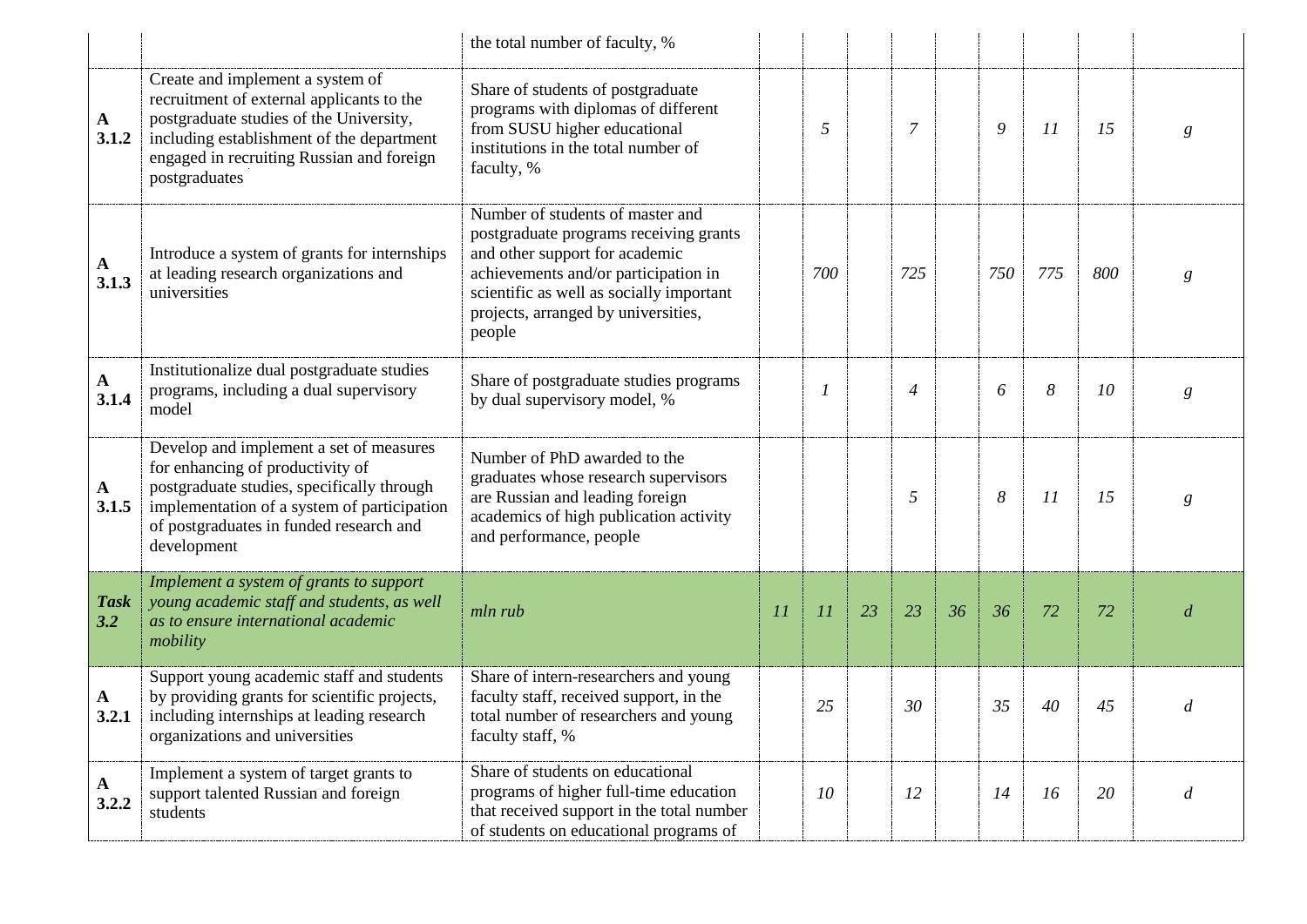|                       |                                                                                                                                                                                                                                                                                                                                    | higher full-time education, %                                                                                                           |    |                |          |                |                  |                |                |                  |                  |
|-----------------------|------------------------------------------------------------------------------------------------------------------------------------------------------------------------------------------------------------------------------------------------------------------------------------------------------------------------------------|-----------------------------------------------------------------------------------------------------------------------------------------|----|----------------|----------|----------------|------------------|----------------|----------------|------------------|------------------|
| $\mathbf{A}$<br>3.2.3 | Create an academic mobility function, a<br>search system of mobility programs and<br>organization of partnerships for such<br>programs                                                                                                                                                                                             | Share of the University faculty<br>participating in the University academic<br>mobility programs in total number of the<br>faculty, %   |    | $\overline{I}$ |          | $\overline{2}$ |                  | $\overline{2}$ | $\overline{4}$ | 5                | d                |
| <b>Task</b><br>3.3    | Develop and implement a new system for<br>recruiting talented applicants to the<br>University                                                                                                                                                                                                                                      | mln rub                                                                                                                                 | 13 | 13             | 25       | 25             | 190              | 190            | 395            | 405              | $\overline{d}$   |
| $\mathbf{A}$<br>3.3.1 | Form a unified educational environment for<br>recruitment of international students,<br>including "mobility gaps", i e studies with a<br>free course selection mechanism available<br>to students                                                                                                                                  | Share of students from leading foreign<br>universities in the total number of<br>students, %                                            |    | $\theta$       |          | $\theta$       |                  | $\mathfrak{1}$ | $\mathfrak{1}$ | $\boldsymbol{l}$ | zh               |
| ${\bf A}$<br>3.3.2    | Create infrastructure for a bilingual<br>environment; develop the linguistic and<br>cross-cultural competencies of employees                                                                                                                                                                                                       | Share of students from leading foreign<br>universities in the total number of<br>students, %                                            |    | $\theta$       | $\theta$ |                | $\boldsymbol{l}$ |                | $\mathfrak{1}$ | $\mathfrak{1}$   | zh               |
| ${\bf A}$<br>3.3.3    | Build a new world-class dormitory                                                                                                                                                                                                                                                                                                  | Share of students satisfied with a new<br>dormitory, %                                                                                  |    |                |          |                |                  |                | 80             | 80               | zh               |
| $\mathbf{A}$<br>3.3.4 | Develop a University-based system of<br>academic conferences, competitions,<br>contests and new forms of professional<br>navigation for applicants to bachelor and<br>Master's degree programs, including for the<br>purposes of selection and recruitment of<br>talented applicants on base of the results of<br>the competitions | Share of students of Master's and<br>postgraduate programs, %                                                                           |    | 10             |          | 15             |                  | 17             | 25             | 25               | zh               |
| $\mathbf{A}$<br>3.3.5 | Implement a system for managing student<br>loyalty (Student Journey)                                                                                                                                                                                                                                                               | Net Promoter Score, NPS                                                                                                                 |    |                |          |                |                  | 20             | 30             | 35               | $\boldsymbol{d}$ |
| $\mathbf{A}$<br>3.3.6 | Develop and implement a new system for<br>recruiting foreign applicants                                                                                                                                                                                                                                                            | Share of foreign students educated in the<br>University's core educational programs<br>(including students from CIS countries),<br>$\%$ |    | 9              |          | 10             |                  | 12             | 14             | 18               | zh               |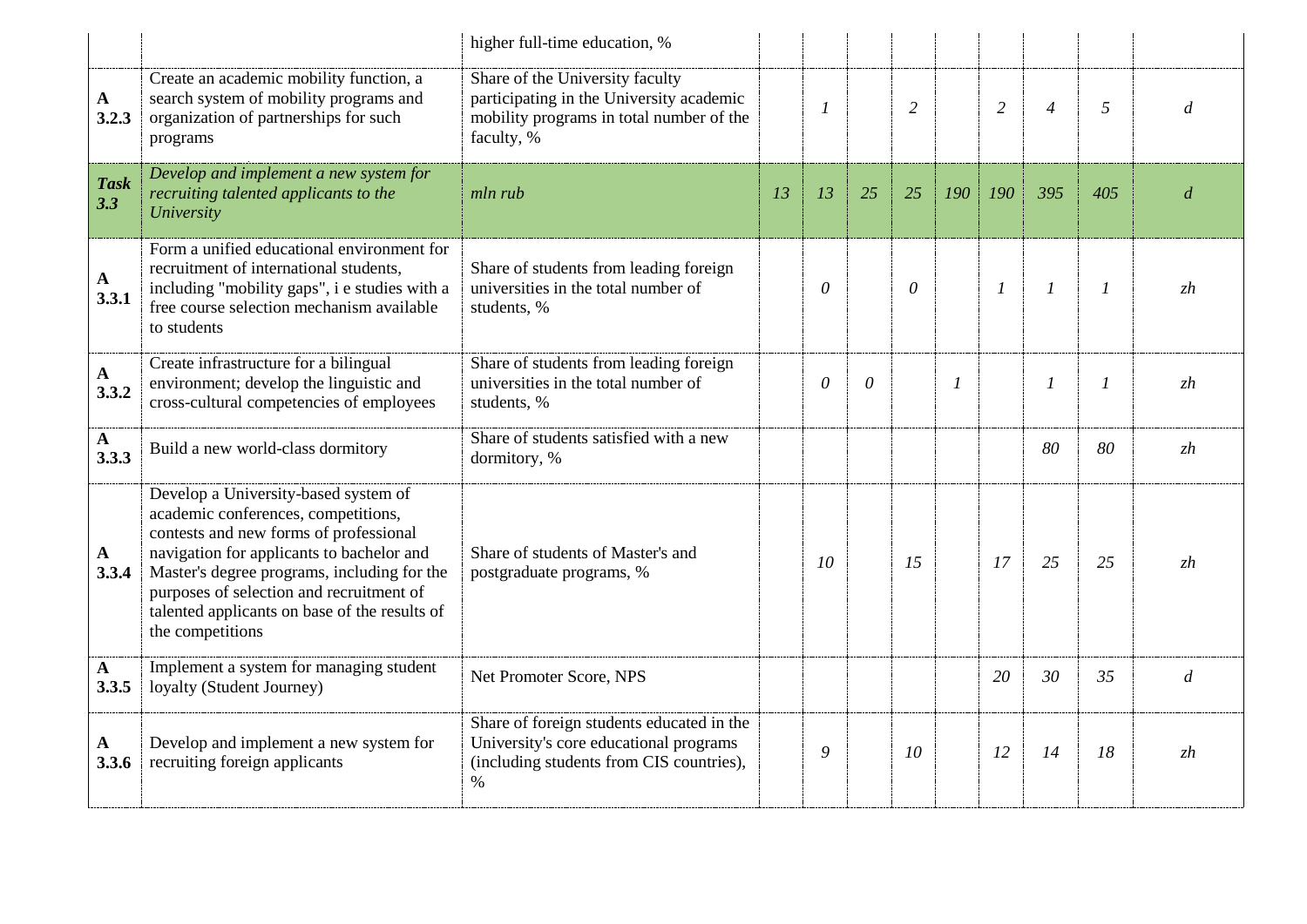| SI <sub>4</sub>       | <b>Concentration of resources</b>                                                                                                                                                                                                              | mln rub                                                                                                                                                                 | $\overline{5}$ | 6  | $\overline{7}$ | $\overline{7}$ | $\boldsymbol{\delta}$ | 8  | 21 | 21  |                     |
|-----------------------|------------------------------------------------------------------------------------------------------------------------------------------------------------------------------------------------------------------------------------------------|-------------------------------------------------------------------------------------------------------------------------------------------------------------------------|----------------|----|----------------|----------------|-----------------------|----|----|-----|---------------------|
| <b>Task</b><br>4.1    | Implement the mechanism ensuring<br>concentration of resources on breakthrough<br>areas of science and abandoning less<br>effective areas of science and education                                                                             | mln rub                                                                                                                                                                 | 5              | 6  | $\overline{7}$ | $\overline{7}$ | 8                     | 8  | 21 | 21  | $\overline{a}$      |
| $\mathbf{A}$<br>4.1.1 | Arrange a scientific foresight to assess<br>technological trends and development<br>scenarios in top-priority development areas<br>of the University in collaboration with<br>industrial partners with involvement of<br>international experts | Number of grants received by the<br>faculty from Russian Science<br>Foundation and other supporting<br>research and development funds, units                            |                | 10 |                | 20             |                       | 30 | 40 | 50  | Z.                  |
| $\mathbf{A}$<br>4.1.2 | Implement a system for monitoring of<br>demand for educational programs and<br>discontinue those training areas for which<br>there is no demand                                                                                                | Share of restructured educational<br>programs, % of previous year                                                                                                       |                | 10 | 20             |                | 10                    |    | 10 | 10  | $\boldsymbol{\rho}$ |
| $\mathbf{A}$<br>4.1.3 | Create and implement a system for<br>monitoring of students' level of satisfaction                                                                                                                                                             | Number of participants of monitoring of<br>students' level of satisfaction, people                                                                                      |                | 20 |                | 40             |                       | 60 | 80 | 100 | d                   |
| A<br>4.1.4            | Optimize the content and structure of the<br>University's academic load                                                                                                                                                                        | Number of grants received by the<br>faculty from Russian Science<br>Foundation and other supporting<br>research and development funds, units                            |                | 10 |                | 15             |                       | 25 | 40 | 50  | $\zeta$             |
| $\mathbf{A}$<br>4.1.5 | Restructure the social economic and liberal<br>arts faculties of the University to enhance<br>productivity of carrying-out of<br>corresponding educational programs of<br>scientific research                                                  | Share of non-public structural divisions<br>in total number of structural divisions, in<br>agreement with International Scientific<br>Council and Scientific Council, % |                | 30 |                | 20             |                       | 10 | 10 | 10  | $\boldsymbol{\rho}$ |
| A<br>4.1.6            | Develop internal procedures of performance<br>assessment of structural divisions to apply<br>corresponding results competitively when<br>allocating the expenditures of the University<br>on the scientific research                           | Share of non-public structural divisions<br>in total number of structural divisions, in<br>agreement with International Scientific<br>Council and Scientific Council, % |                | 30 |                | 20             |                       | 10 | 10 | 10  | $Z_{\cdot}$         |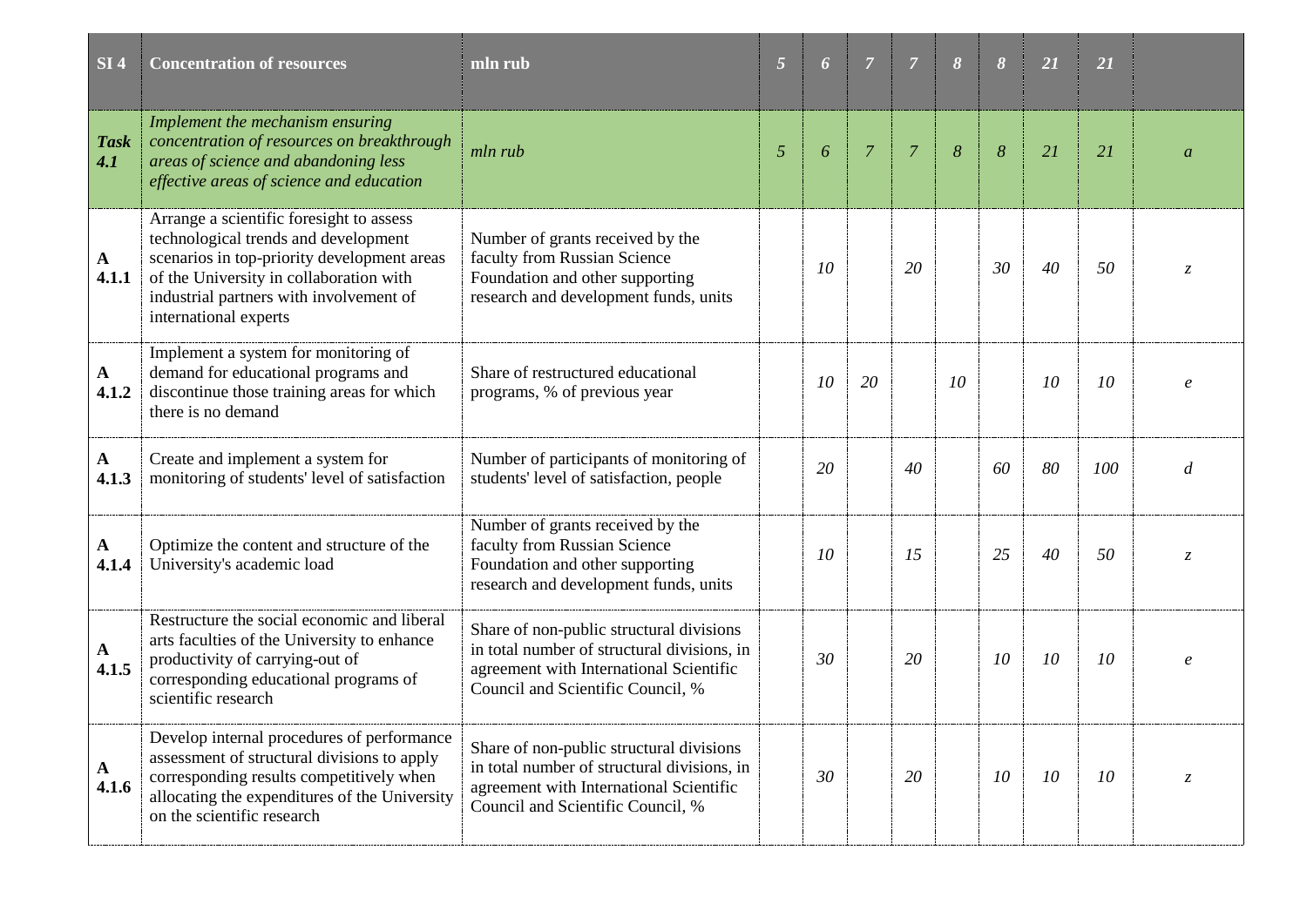| A<br>4.1.7            | Come to an agreement with the academic<br>board of the University over gradual<br>justified increase of the admission score at<br>the Unified State Examination for further<br>enrollment of the applicants to the key<br>bachelor programs | Average Uniform State Exam (USE)<br>score of students accepted to full-time<br>course of study at the expense of the<br>Federal budget, points                                                                        |           | 67  |    | 69       |    | 72  | 75             | 78             | zh               |
|-----------------------|---------------------------------------------------------------------------------------------------------------------------------------------------------------------------------------------------------------------------------------------|-----------------------------------------------------------------------------------------------------------------------------------------------------------------------------------------------------------------------|-----------|-----|----|----------|----|-----|----------------|----------------|------------------|
| SI <sub>5</sub>       | <b>Effective university governance</b>                                                                                                                                                                                                      | mln rub                                                                                                                                                                                                               | 39        | 39  | 73 | 73       | 84 | 84  | 146            | 154            |                  |
| <b>Task</b><br>5.1    | Implement a system for training succession<br>pool for the University's staff and advanced<br>training for senior staff, including English<br>language training                                                                             | mln rub                                                                                                                                                                                                               | 5         | 5   | 11 | 11       | 16 | 16  | 32             | 32             | $\mathfrak a$    |
| $\mathbf{A}$<br>5.1.1 | Reform the executive board of the<br>University and its divisions, including<br>establishment of a Headhunter Office for<br>recruitment of internationally reputable<br>administrators                                                      | Reformation of at least 25% of<br>executive board and its divisions within<br>2 years, % (cumulative)                                                                                                                 |           | 12  |    | 25       |    | 30  | 35             | 40             | $\mathfrak a$    |
| A<br>5.1.2            | Recruit internationally reputable<br>administrator to recruited foreign specialists                                                                                                                                                         | Total number of employees recruited for<br>senior management positions with a<br>track record of working for leading<br>universities and scientific organizations<br>in and outside of Russia, people<br>(cumulative) |           |     |    | $\prime$ |    | 2   | $\mathfrak{Z}$ | $\overline{4}$ | a                |
| $\mathbf{A}$<br>5.1.3 | Develop professional skills and<br>qualifications of the University staff<br>included in the succession pool, especially<br>of language proficiency, strategic and<br>project management                                                    | Number of employees included in the<br>succession pool for managerial<br>positions, people                                                                                                                            |           | 100 |    | 150      |    | 200 | 200            | 200            | $\mathfrak a$    |
| <b>Task</b><br>5.2    | Create a change management system                                                                                                                                                                                                           | mln rub                                                                                                                                                                                                               | <i>12</i> | 12  | 30 | 30       | 35 | 35  | 75             | 80             | $\boldsymbol{a}$ |
| $\mathbf{A}$<br>5.2.1 | Set up a project management office for the<br>5-100 Program                                                                                                                                                                                 | Share of accomplished Key Performance<br>Indicators of the Roadmap, %                                                                                                                                                 |           | 90  |    | 90       |    | 90  | 90             | 90             | $\mathfrak a$    |
| $\mathbf{A}$<br>5.2.2 | Create and implement a system of internal<br>PR communications aimed at providing<br>informational support for institutional                                                                                                                | Level of the faculty staff's awareness of<br>the Russian Academic Excellence                                                                                                                                          | 40        | 60  |    | 80       |    | 90  | 90             | 90             | a                |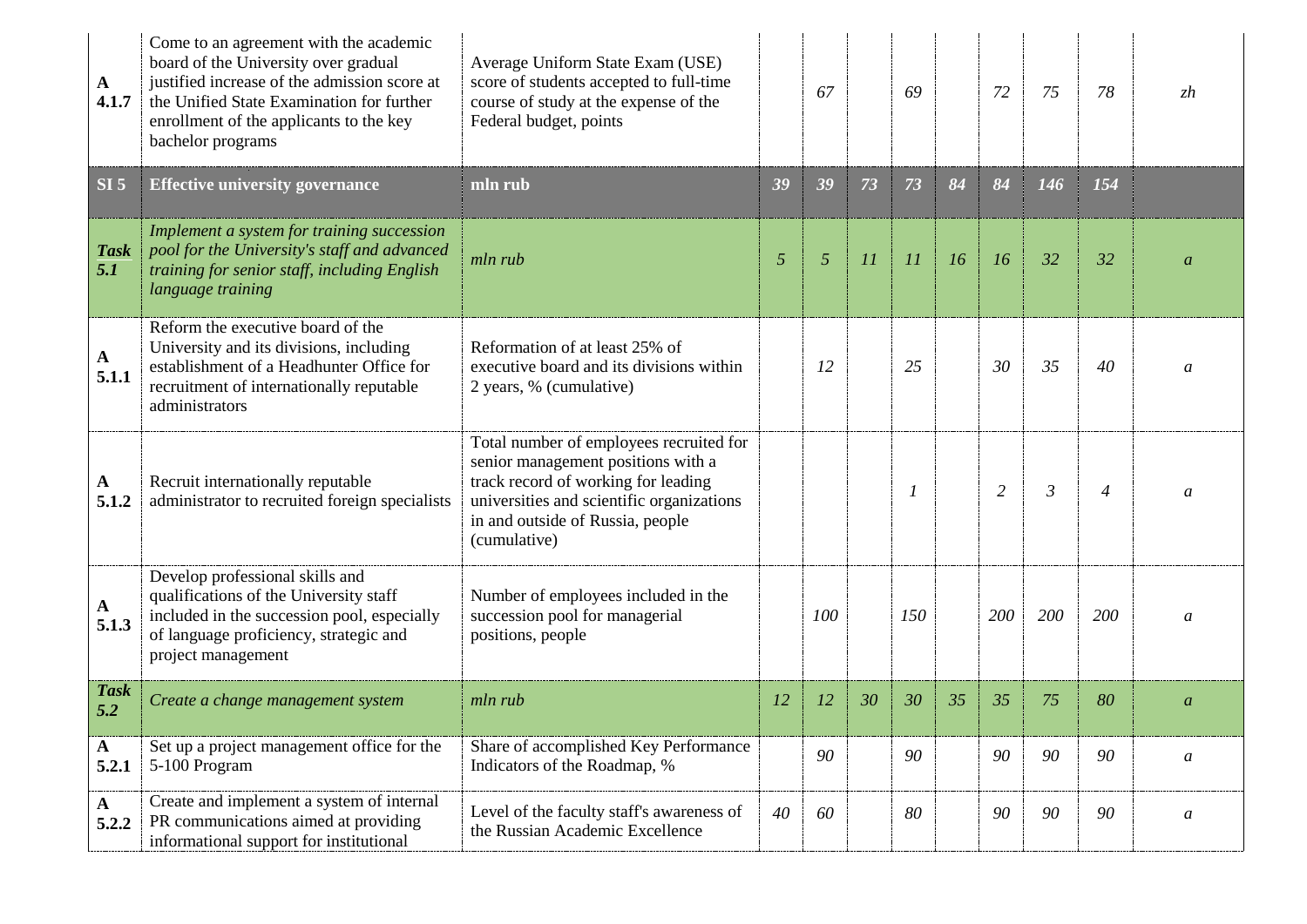|                      | changes                                                                                                                                                                                              | Project 5-100, %                                                                                                                                |                |                |    |           |                |     |                |                |                  |
|----------------------|------------------------------------------------------------------------------------------------------------------------------------------------------------------------------------------------------|-------------------------------------------------------------------------------------------------------------------------------------------------|----------------|----------------|----|-----------|----------------|-----|----------------|----------------|------------------|
| A<br>5.2.3           | Create and implement a management<br>system to support transformation processes<br>aimed at developing and supporting internal<br>change agents                                                      | Share of staff supporting changes in<br>SUSU, %                                                                                                 |                | 5              |    | 10        |                | 15  | 20             | 25             | $\mathfrak a$    |
| A<br>5.2.4           | Develop a motivation system, including<br>introduction of nomination and awards<br>system for academic achievements,<br>scientific breakthroughs and participation in<br>socially important projects | Number of employees nominates and<br>winners to awards, people                                                                                  |                | 50             |    | 50        |                | 50  | 50             | 50             | a                |
| <b>Task</b><br>5.3   | Ensure the effectiveness of the financial<br>model of the University                                                                                                                                 | mln rub                                                                                                                                         | 6              | 6              | 16 | <i>16</i> | 16             | 16  | $\mathfrak{Z}$ | $\mathfrak{Z}$ | $\boldsymbol{a}$ |
| $\mathbf A$<br>5.3.1 | Develop and implement a system for raising<br>funds, including by establishing an<br>endowment fund                                                                                                  | Number of active charity workers,<br>people (cumulative)                                                                                        |                |                |    | 100       |                | 200 | 300            | 500            | a                |
| ${\bf A}$<br>5.3.2   | Develop and implement a strategy of<br>enhancing effectiveness of the financial<br>model                                                                                                             | Share of income from non-budgetary<br>sources in the University revenue<br>structure, %                                                         |                | 45             |    | 45        |                | 45  | 45             | 45             | a                |
| <b>Task</b><br>5.4   | Set up an Supervisory and International<br><b>Research Boards</b>                                                                                                                                    | mln rub                                                                                                                                         | <i>12</i>      | 12             | 13 | 13        | 14             | 14  | 32             | 35             | $\boldsymbol{a}$ |
| M<br>5.4.1           | Set up an International Research Board<br>(IRB) with involvement of leading foreign<br>experts and ensure its effective cooperation<br>with academic board of the University                         | Number of employees participating in<br><b>International Scientific Council</b><br>summits, people                                              |                | 9              |    | 9         |                | 9   | 9              | 9              | a                |
| M<br>5.4.2           | Create a Supervisory Board and ensure its<br>effective performance                                                                                                                                   | Level of the employees' awareness of<br>the Supervisory Board activities, %                                                                     |                | 20             |    | 30        |                | 40  | 45             | 50             | a                |
| <b>Task</b><br>5.5   | Develop a system for delegating authority<br>and resources Eliminate overlapping and<br>duplicate structural units                                                                                   | mln rub                                                                                                                                         | $\overline{4}$ | $\overline{4}$ | 3  | 3         | $\mathfrak{Z}$ | 3   | 5              | 5              |                  |
| A<br>5.5.1           | Lower administrative barriers between<br>units, also through consolidation                                                                                                                           | Number of applications made by the<br>University for grants from Russian<br>Science Foundation and other<br>supporting research and development |                | 4              |    | 6         |                | 8   | 10             | 20             | $\mathfrak a$    |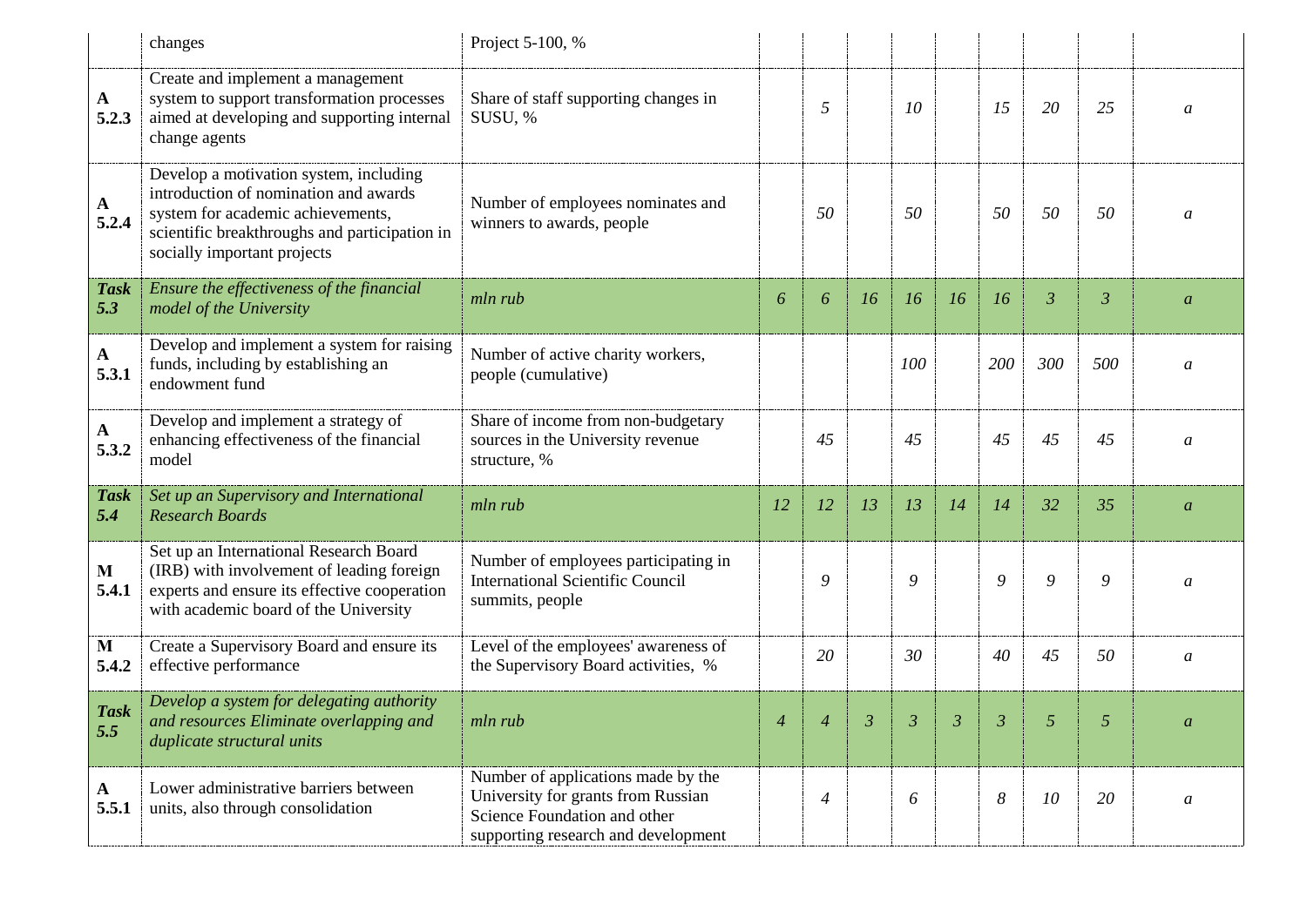|                       |                                                                                                                                                                                                                                                                  | funds per 100 academics, units                                                                           |                      |                         |                |                  |     |     |     |     |                |
|-----------------------|------------------------------------------------------------------------------------------------------------------------------------------------------------------------------------------------------------------------------------------------------------------|----------------------------------------------------------------------------------------------------------|----------------------|-------------------------|----------------|------------------|-----|-----|-----|-----|----------------|
| $\mathbf{A}$<br>5.5.2 | Expand the functionality of Univeris, the<br>corporate IAS                                                                                                                                                                                                       | Share of automated document<br>circulation, %                                                            |                      |                         |                | 20               |     | 35  | 60  | 80  | $\mathfrak a$  |
| $\mathbf{A}$<br>5.5.3 | Implement an assessment system for<br>administrative units                                                                                                                                                                                                       | Number of employees participating in<br>assessment of administrative units of the<br>University, people  |                      |                         |                | 20               |     |     | 60  | 80  | d              |
| $\mathbf{A}$<br>5.5.4 | Re-allocate the authorities of employees and<br>develop a system for delegating resources<br>and powers                                                                                                                                                          | Share of the University budget<br>redistributed to the level of faculties and<br>academic departments, % |                      |                         |                | 25               |     | 35  | 35  | 35  | $\mathfrak a$  |
| SI <sub>6</sub>       | Innovations for sustainability of<br><b>Ural region</b>                                                                                                                                                                                                          | mln rub                                                                                                  | $\boldsymbol{\beta}$ | $\overline{\mathbf{3}}$ | 4              | $\boldsymbol{4}$ | 113 | 113 | 225 | 225 |                |
| <b>Task</b><br>6.1    | Create an innovation development<br>accelerator at the University; develop<br>support mechanisms for innovative<br>entrepreneurship                                                                                                                              | mln rub                                                                                                  | $\boldsymbol{l}$     |                         | $\overline{2}$ | $\overline{2}$   | 110 | 110 | 220 | 220 | $\overline{z}$ |
| $\mathbf{A}$<br>6.1.1 | Encouraging students and faculty<br>innovation and entrepreneurship                                                                                                                                                                                              | Number of wined grants for funding<br>SME, units.                                                        |                      | 10                      |                | 15               |     | 60  | 25  | 30  | Z.             |
| $\mathbf{A}$<br>6.1.2 | Create a system for commercializing the<br>University's innovations on the basis of<br>symmetric interaction with the business<br>community                                                                                                                      | Number of students participating in<br>youth business incubator activities,<br>people                    |                      |                         |                | 5                |     |     | 5   | 5   | Z              |
| $\mathbf{A}$<br>6.1.3 | Create a youth business incubator for<br>carrying-out of the youth entrepreneurship<br>programs designed to solve socially<br>important problems of the region Develop a<br>system of youth professional contests with<br>involvement of community and employers | Number of references to the SUSU in<br>regional development context, units                               |                      |                         |                | 70               |     | 120 | 150 | 200 | Z.             |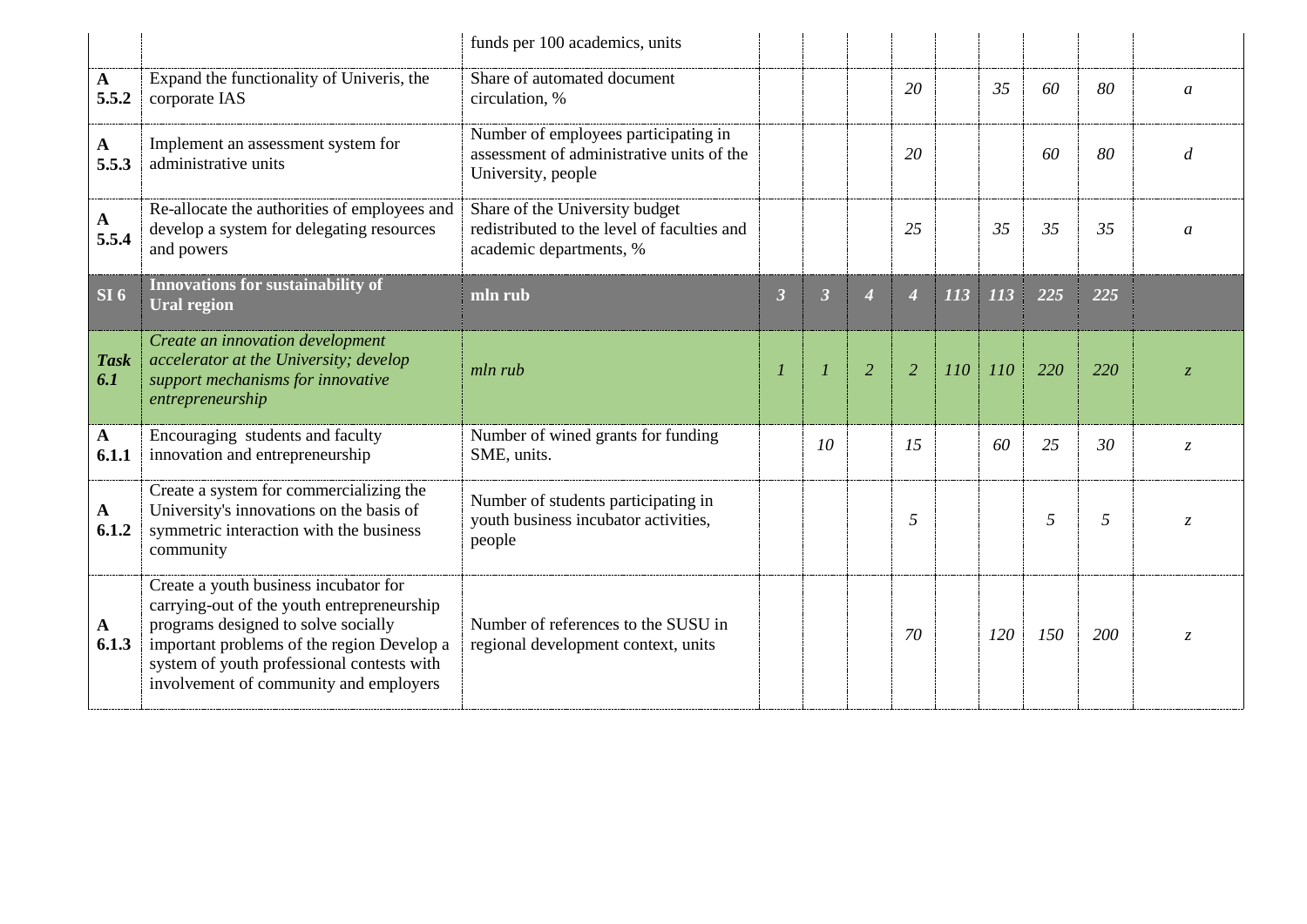| $\mathbf{A}$<br>6.1.4 | Establish an innovative center for instilling<br>entrepreneurial culture in the region for<br>staffing of the top-priority areas of social<br>and economic development on the regional<br>and federal levels, including such industries<br>as medicine and biosciences, agriculture<br>and IT | Number of small-sized innovation<br>enterprises established by the<br>University, units         |                |    |                |                |                | 20             | 30           | 40           | zh            |
|-----------------------|-----------------------------------------------------------------------------------------------------------------------------------------------------------------------------------------------------------------------------------------------------------------------------------------------|-------------------------------------------------------------------------------------------------|----------------|----|----------------|----------------|----------------|----------------|--------------|--------------|---------------|
| $\mathbf{A}$<br>6.1.5 | Implement programs to develop student<br>entrepreneurship aimed at addressing<br>socially significant issues in the region,<br>based on the SIFE (Students in Free<br>Enterprise) Platform                                                                                                    | Share of educational programs<br>encouraging entrepreneurship skills, %                         |                | 10 |                | 20             |                | 30             | 45           | 60           |               |
| <b>Task</b><br>6.2    | Ensure the University's leadership role in<br>the region                                                                                                                                                                                                                                      | mln rub                                                                                         | $\overline{2}$ | 2  | $\overline{2}$ | $\overline{2}$ | $\mathfrak{Z}$ | $\mathfrak{Z}$ | 5            | 5            | zh            |
| $\mathbf{A}$<br>6.2.1 | Host collaborating events with local and<br>regional authorities, companies to boost<br>region's attractiveness Play active role in<br>preparation for SCO-2020 summit                                                                                                                        | Number of hosted events aimed at rising<br>region's attractiveness, units per year              |                |    |                | $\mathfrak{Z}$ |                | 5              | 5            | 5            | $\mathcal{Z}$ |
| A<br>6.2.2            | Attract and set up high-tech companies in<br>region based on University's interaction<br>with business                                                                                                                                                                                        | Annual growth of University's mentions<br>in media in context of regional<br>development, %     |                |    |                |                |                | 20             | 30           | 40           | $\mathcal{Z}$ |
| SI <sub>7</sub>       | <b>Reputation management</b>                                                                                                                                                                                                                                                                  | mln rub                                                                                         | 25             | 25 | 36             | 36             | 46             | 46             | 115          | 130          |               |
| <b>Task</b><br>7.1    | Carry out the re-branding of the University<br>and ensure further brand promotion                                                                                                                                                                                                             | mln rub                                                                                         | 18             | 18 | 24             | 24             | 30             | 30             | 80           | 90           | zh            |
| A<br>7.1.1            | Develop and implement a new marketing<br>strategy, including implementation of a<br>complex program of promoting the<br>University in the global educational and<br>academic community                                                                                                        | Number of favorable references to the<br>University by the leading Russian mass<br>media, units |                | 10 |                | 20             |                | 30             | 40           | 50           | zh            |
| $\mathbf{A}$<br>7.1.2 | Prepare a brand book for the University in<br>English-, Chinese- and Russian-language<br>editions                                                                                                                                                                                             | Availability of the brand book in<br>English and Russian, Yes/No                                |                |    |                | $\partial a$   |                | $\partial a$   | $\partial a$ | $\partial a$ | zh            |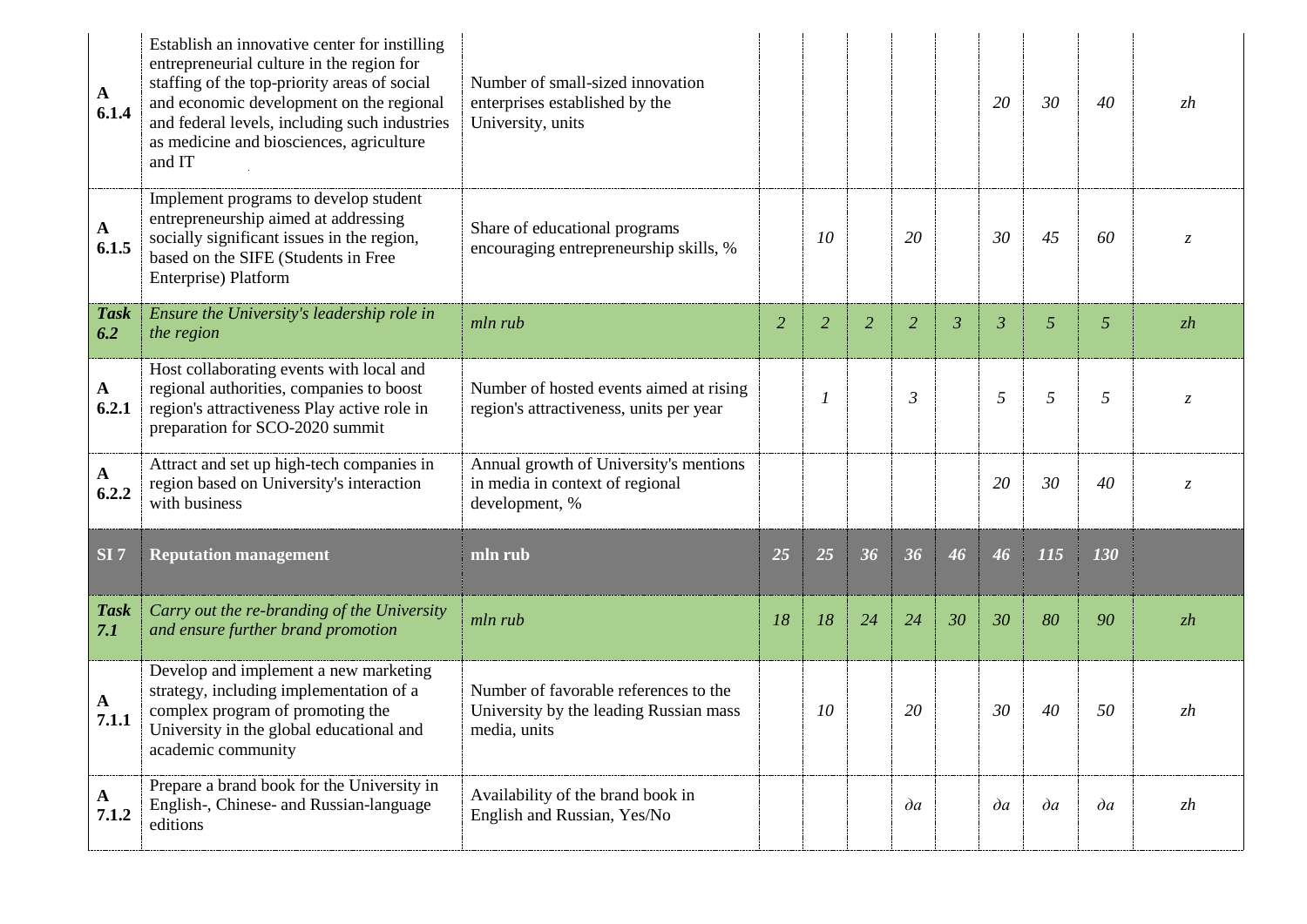| <b>Task</b><br>7.2   | Develop and implement a set of measures to<br>enhance the University's reputation in the<br>international academic community                                               | mln rub                                                                                                         | $\overline{7}$ | $\overline{7}$   | 12 | 12             | 16 | 16              | 35             | 40             | zh                  |
|----------------------|----------------------------------------------------------------------------------------------------------------------------------------------------------------------------|-----------------------------------------------------------------------------------------------------------------|----------------|------------------|----|----------------|----|-----------------|----------------|----------------|---------------------|
| $\mathbf A$<br>7.2.1 | Develop a system of measures aimed at<br>including University journals in the Scopus<br>and WoS databases and their further<br>transforming into highly rated publications | Number of scientific journals of the<br>University, included in database Web of<br>Science and/or Scopus, units |                | $\boldsymbol{l}$ |    | $\overline{2}$ |    | $\mathfrak{Z}$  | $\mathfrak{Z}$ | $\mathfrak{Z}$ | h                   |
| A<br>7.2.2           | Implement a single CRM system to interact<br>with international community, alumni,<br>business partners and government<br>authorities                                      | Number of current counterparties, units                                                                         |                |                  |    |                |    | 200<br>$\theta$ | 4000           | 6000           | Z.                  |
| $\mathbf A$<br>7.2.3 | Prepare and distribute an annual report on<br>the University's activities in both Russian<br>and English versions                                                          | Availability of the annual report on the<br>University's activities in Russian and<br>English, Yes/No           |                |                  |    | $\partial a$   |    | $\partial a$    | $\partial a$   | $\partial a$   | h                   |
| $\mathbf A$<br>7.2.4 | Work with international ratings agencies                                                                                                                                   | Number of faculty staff registered as<br>experts in QS, people                                                  |                | 350              |    | 500            |    | 800             | 900            | 1000           | b                   |
| A<br>7.2.5           | Ensure informative value and promotion of<br>the University web-site in Russian and<br>English                                                                             | Increase in rank according to the<br>Webometrics general ranking, place<br>(cumulative)                         |                | 100              |    | 250            |    | 400             | 600            | 800            | zh                  |
| SI 8                 | New technologies in education                                                                                                                                              | mln rub                                                                                                         | 35             | 35               | 55 | 55             | 73 | 73              | 175            | 195            |                     |
| <b>Task</b><br>8.1   | Implement new educational models                                                                                                                                           | mln rub                                                                                                         | 20             | 20               | 30 | 30             | 40 | 40              | 100            | 110            | $\boldsymbol{\rho}$ |
| ${\bf A}$<br>8.1.1   | Implement problem-based learning and<br>project-based training technologies under<br>the CDIO standard                                                                     | Number of students of the new<br>educational programs, people                                                   |                |                  |    | 150            |    | 400             | 800            | 1500           | $\overline{d}$      |
| ${\bf A}$<br>8.1.2   | Create elite bachelor training zones for<br>students with high academic results (honors<br>college')                                                                       | Number of students of honors college<br>with average score exceeding 85, people                                 |                |                  | 40 |                |    | 85              | 120            | 160            | d                   |
| A<br>8.1.3           | Implement a system of language training<br>based on the Cambridge University Press<br>project                                                                              | Share of final-year bachelors, certified<br>IELTS, %                                                            |                |                  |    |                |    |                 | 5              | 10             | d                   |